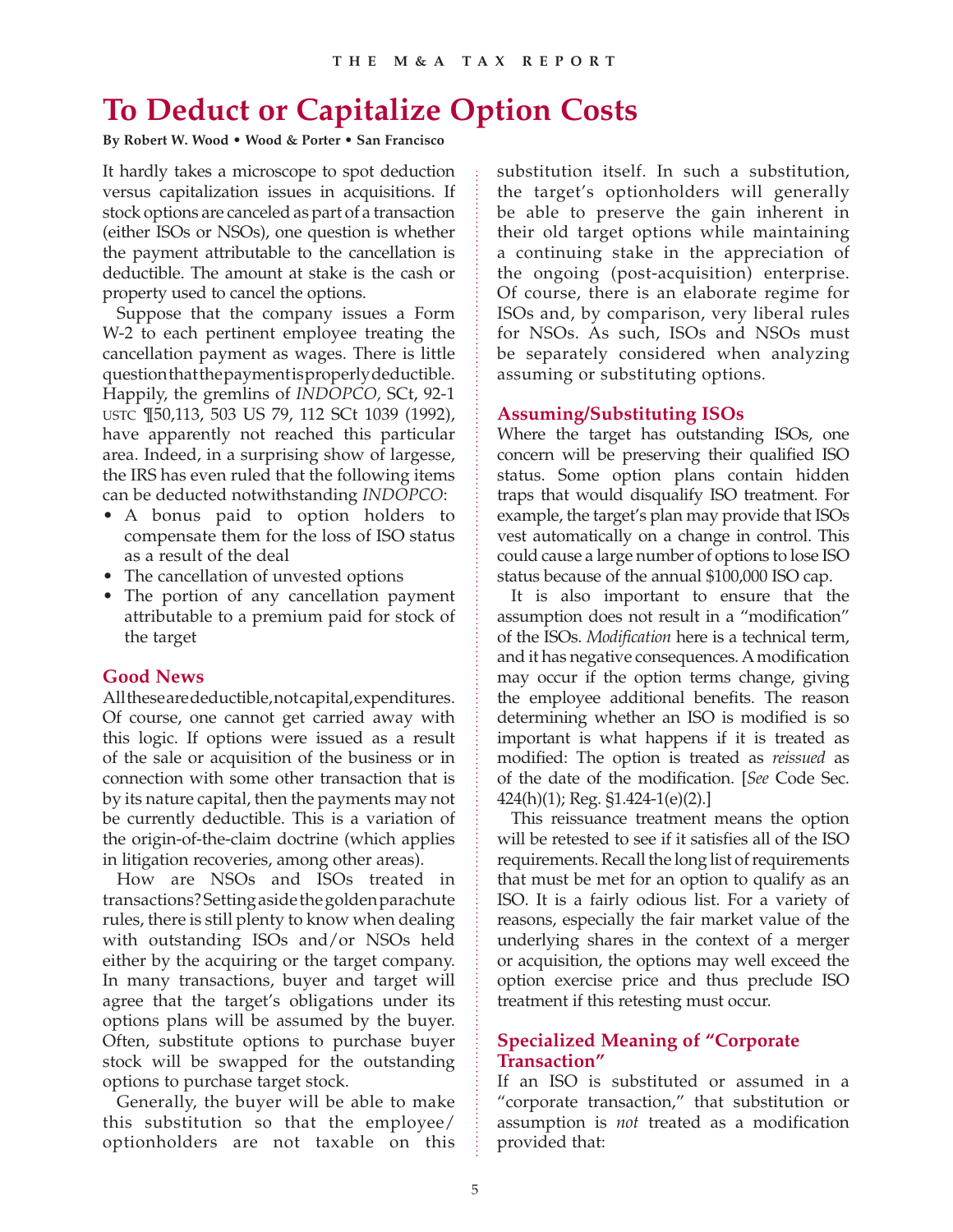- the new option satisfies a "spread test" and a "ratio test"; and
- it does not provide additional benefits that were not provided under the old option.

Before defining the spread and ratio tests, let's look at what constitutes a corporate transaction. Two conditions must be met for a transaction to be considered a corporate transaction. First, the transaction must involve one of the following: a merger or consolidation, an acquisition of property or stock by any corporation, a spin-off, split-up or split-off, a reorganization, or any partial or complete liquidation. [*See* Code Sec. 424(a); Reg. §1.425-1(a)(1)(ii).] It is irrelevant whether the transaction qualifies as a tax-qualified reorganization under Code Sec. 368.

Second, the transaction must result in a significant number of employees being transferred to a new employer or discharged. There can be debates about the relative meaning of the term "significant number of employees."

# **Even if one can surmount the corporate transaction, spread, and ratio hurdles, that is not enough.**

#### **Spread and Ratio Tests**

If a corporate transaction has occurred, the assumption or substitution of the ISO will be fine as long as both the "spread" and "ratio" tests are met. The spread test is met if the aggregate spread of the new option (immediately after the substitution or assumption) is not more than the aggregate spread of the old option immediately before the substitution or assumption. This spread is the excess of the aggregate fair market value of the shares subject to the option over the aggregate option price for those shares. [*See*  Code Sec. 424(a)(1); Reg. § 1.425-1(a)(1)(i).]

The "ratio" test is met by doing a share-byshare comparison. The ratio of the option price to the fair market value of the shares subject to the new option immediately after the substitution or assumption must be no more favorable to the

optionee than the ratio of the option price to the fair market value of the shares subject to the old option (immediately before the substitution or assumption). This spread test is in the regulations, not in the Code. Examples in the regulations help explain and illustrate both the spread and the ratio tests. [*See* Reg. §1.425-1(a)(4).]

Predictably, there are determinations to be made in assessing whether these tests have been met. For both tests, the parties may adopt "any reasonable method" to determine the fair market value of the stock subject to the option. Stock listed on an exchange can be based on the last sale before the transaction or the first sale after the transaction, as long as the sale clearly reflects the fair market value. Alternatively, an average selling price may be used during a longer period. The fair market value can also be based on the stock value assigned for purposes of the deal, as long as it is an arm's-length deal.

Even if one can surmount the corporate transaction, spread, and ratio hurdles, that is not enough. Someone must also analyze the transaction to determine whether the new option provides any "additional benefits" to the optionholders. If it does, the ISOs assumed or substituted will be a problem.

The new option must not provide the optionholder with additional time to exercise or more favorable terms for paying the exercise price. Significantly, though, shortening the period during which the option may be exercised, or accelerating vesting, are *not* treated as additional benefits. The acceleration-of-vesting exception is an important one and is widely used.

## **Cancelling ISOs**

The rules regarding assumptions of ISOs are complex—considerably more complex than the preceding brief summary indicates. Indeed, a miscellany of issues can come up in working through an ISO assumption. In contrast, cancelling ISOs turns out to be remarkably simple.

The tax consequences of a cancellation of ISOs are governed by Section ("Code Sec.") 83 of the Internal Revenue Code. If the ISO does not have a readily ascertainable fair market value at the time it was granted, Code Sec. 83 provides for simple parity. The cash or property received for cancellation of the option must be treated as if the cash or property had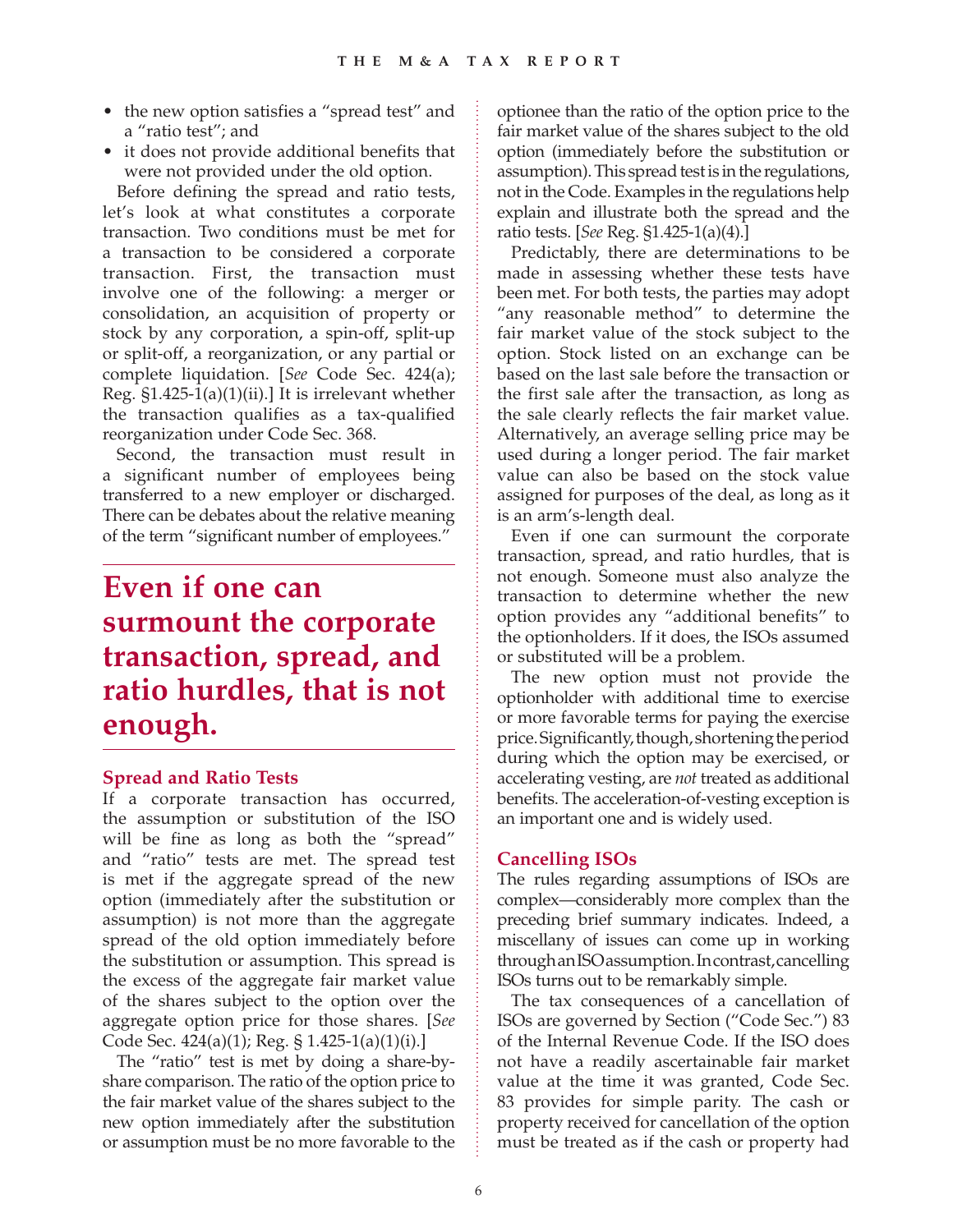been transferred pursuant to the exercise of the option. [*See* Reg. §1.83-5(b).]

That means if the cash or property received on cancellation is fully vested, the optionholder would recognize income on the cancellation of the option equal to this amount (less any amount paid by the optionholder to acquire the option, typically nothing). This income constitutes wages subject to withholding for income and employment taxes, and will generate a corresponding deduction to the company.

When the property received in exchange for the option (on its cancellation) is not substantially vested (if restricted stock is used, for example), the cancellation transaction will not be taxable until the property becomes substantially vested. Once again, these are the rules set out in Code Sec. 83 and its regulations. Consequently, it should be possible for the employee to elect to take the property into income even before substantial vesting by making a Code Sec. 83(b) election. [For coverage of Code Sec. 83(b), *see* Wood, *Repurchase Nuances and Code Sec. 83*, M&A TAX REP., Oct. 2009, at 4; Wood, *Code Sec. 83(b) Elections: The Good, the Bad and the Ugly*, M&A TAX REP., Oct. 2008, at 1.

#### **Treatment of NSOs in Transactions**

As with the initial issuance of NSOs, the treatment of NSOs in a transaction is a good deal simpler than for ISOs. If a buyer wishes to assume the target's NSOs, one looks to Code Sec. 83 to determine the tax consequences to both the optionholders and the company. Of course, Code Sec. 83 generally does not apply to the grant of an option without an ascertainable fair market value. If an employee exchanges an NSO that does not have a fair market value in an arm's-length transaction, the question is what he receives in return.

Code Sec. 83 will apply to the transfer of the money (or other property) received in exchange. Thus, if the new NSO received in exchange for the old NSO does not have a readily ascertainable fair market value, the employee will not recognize income in the exchange, nor will the company get a deduction. Of course, NSOs may have some value when they are issued, but this value generally is not readily ascertainable unless the option is actively traded on an established market.

Assuming it is not actively traded on an established market, the option will not have a readily ascertainable value unless the option has all of the following characteristics:

- It is transferable.
- It is immediately exercisable in full.
- It (or the property subject to the option) is not subject to any restriction or condition, other than a lien or other condition to secure payment, that has a significant effect on the fair market value of the option.
- Its fair market value is readily ascertainable in accordance with the regulations. [*See*  Reg. §1.83-7(b).]

Most NSOs do not satisfy all four of these conditions. Thus, they do not have a readily ascertainable fair market value.

## **Unlike with ISOs, with an NSO there is no need to focus on whether the assumption or substitution of the NSO results in a "modification."**

Unlike with ISOs, with an NSO there is no need to focus on whether the assumption or substitution of the NSO results in a "modification." In the case of NSOs, there is simply no qualified status to interrupt. Thus, the holder of an NSO should not recognize income even when the terms of the new option are different from the terms of the old.

This is a somewhat murky area, though. For example, suppose the new option has an exercise price that is nominal in relation to the fair market value of the underlying shares. In such a case, the optionholder may have to recognize income on the transaction.

But what if the buyer chooses to give the optionholder an alternative, say to convert the option into an option in the buyer or to take cash (or other property) for the option now? The situation is easier with NSOs than with ISOs. Someone choosing cash will recognize income in an amount equal to the amount of cash received, less any amount paid for the